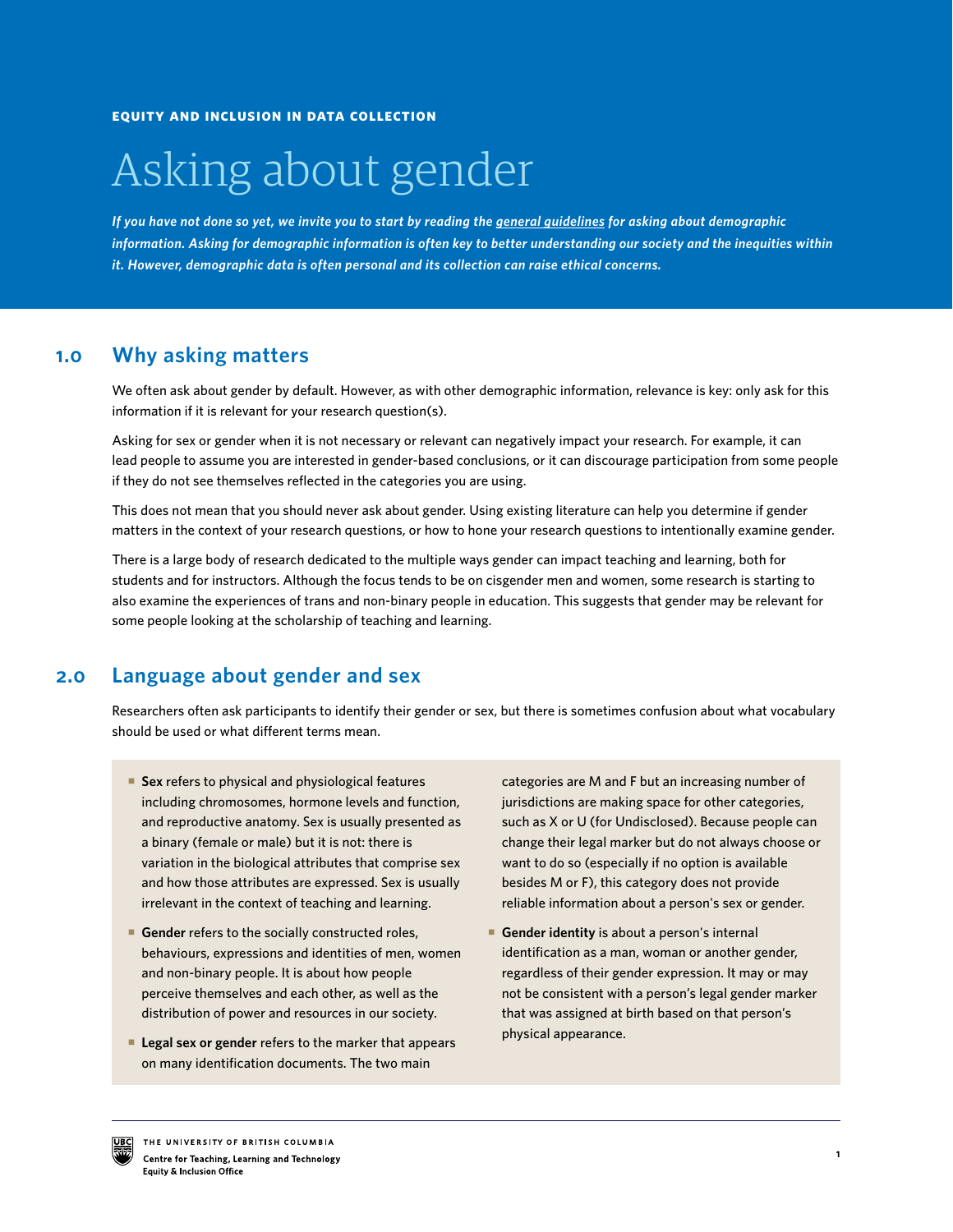- **Gender expression** is about how people express and communicate their gender through their appearance. People express and interpret gender through hairstyles, clothing, physical expression and mannerisms, physical alterations of their body, or by choosing a name that they feel reflects their gender identity.
- **Non-binary** is a term used to talk about people whose gender is outside of the binaries of man/woman and, sometimes, masculine/feminine. Some people use it as an individual identity ("I am a non-binary person"), or it can be an umbrella term to talk broadly about people and identities outside of the gender binary.
- **Cisgender** is a common umbrella term to talk about people whose gender matches the gender they were assigned at birth. Some people use the shortened cis.
- **Transgender** is a common umbrella term to talk about people whose gender does not match the gender that they were assigned at birth. Many people use the short version trans. The shorthand also recognizes that some people identify more with other terms (such as transsexual) or have mixed feelings about the word transgender.

For more definitions, visit **Trans Student Educational Resources**.

#### **Being specific and inclusive when asking about gender or sex 3.0**

In a research project about teaching and learning, it is unlikely that you need to collect information about the bodies of your students. If gender could be relevant to your analysis, it is often because of a student's experience, social identity and perception of themselves (and others). This means asking about gender (woman/man/non-binary person) rather than sex (male/female).

# **Should I ask participants if they are trans(gender)?**

This depends on your research question. If you have determined that gender is relevant based on your research questions, ask yourself why it might be relevant. If a person's lived experience as trans(gender) might matter for your research, you should consider asking.

Make sure that you ask in a way so people can identify their trans lived experience and their gender identity. Many trans people primarily identify as men and women and cannot correctly answer a survey question whose design forces them to choose between their gender and their trans lived experience.



This kind of question is also poor survey design. When analyzing the data, it is impossible to know if a trans woman (for example) will choose to select "woman" or "trans." This uncertainty makes it necessary to form assumptions about the data that might be false and might undercount the number of participants with trans lived experience.

# **Should I ask participants if they are non-binary?**

Not everyone is a woman or a man. If you have determined that gender is relevant for your research, make sure that non-binary people can fill out your survey accurately by having an option that they can choose. In some cases, this can be done simply by adding a "non-binary person" option alongside the options of man/woman. Depending on your audience, you may need to provide a short definition.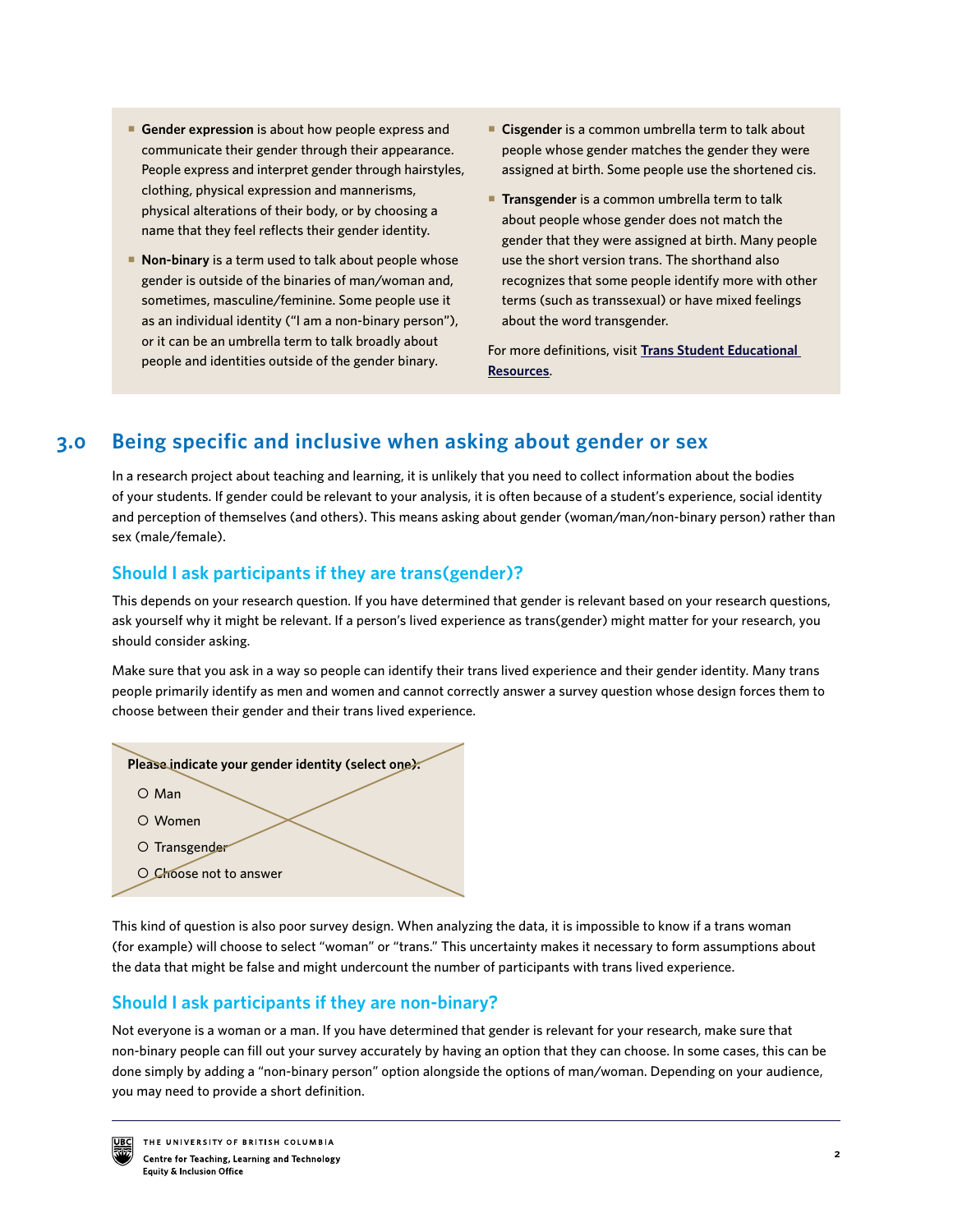# **Should I use an "other" and/or open-ended field?**

There are many terms that exist for genders outside of the woman/man binary: people may describe themselves as agender, genderfluid or genderqueer. Open-ended fields allow research participants to share their identity with you in more detail. This may be favourable in some contexts where this complexity can, and should be, discussed and acknowledged (e.g., qualitative research).

However, if you are collecting gender data for the purpose of statistical analysis, and if you will need to collapse or discard categories in order to have enough statistical power for your analyses, then open-ended fields are not recommended. They can give respondents the impression of inclusivity even though the data is either aggregated or left unused afterwards.

#### **Examples of inclusive questions 4.0**

The examples below are concrete examples of how questions about gender might be integrated into research.

These questions might not work in every context; we have highlighted some of their strengths and weaknesses to illustrate this point. Always keep in mind the three key principles of inclusive research to adapt to your own research: relevance, specificity and inclusion. In some cases, it might also help to explain to research participants why you are asking the question.

| Two-step survey question recommended by TransFocus in its report for the Office of BC Registrars                                    |
|-------------------------------------------------------------------------------------------------------------------------------------|
| What is your gender identity?                                                                                                       |
| O Woman                                                                                                                             |
| $O$ Man                                                                                                                             |
| $\circ$ Non-binary person                                                                                                           |
| O Prefer not to answer                                                                                                              |
| Do you have lived experience as a trans person (meaning your gender identity does not align with your gender<br>assigned at birth)? |
| O Yes                                                                                                                               |
| $\circ$ No                                                                                                                          |
| O Prefer not to answer                                                                                                              |
|                                                                                                                                     |

## **pros:**

Fewer categories make meaningful statistical analysis more likely; non-binary people are included; trans people can indicate their gender, their trans experience or both, as they prefer.

# **cons:**

Not everyone can see themselves reflected in three categories; trans people may wonder why they are asked to identify their lived experience.